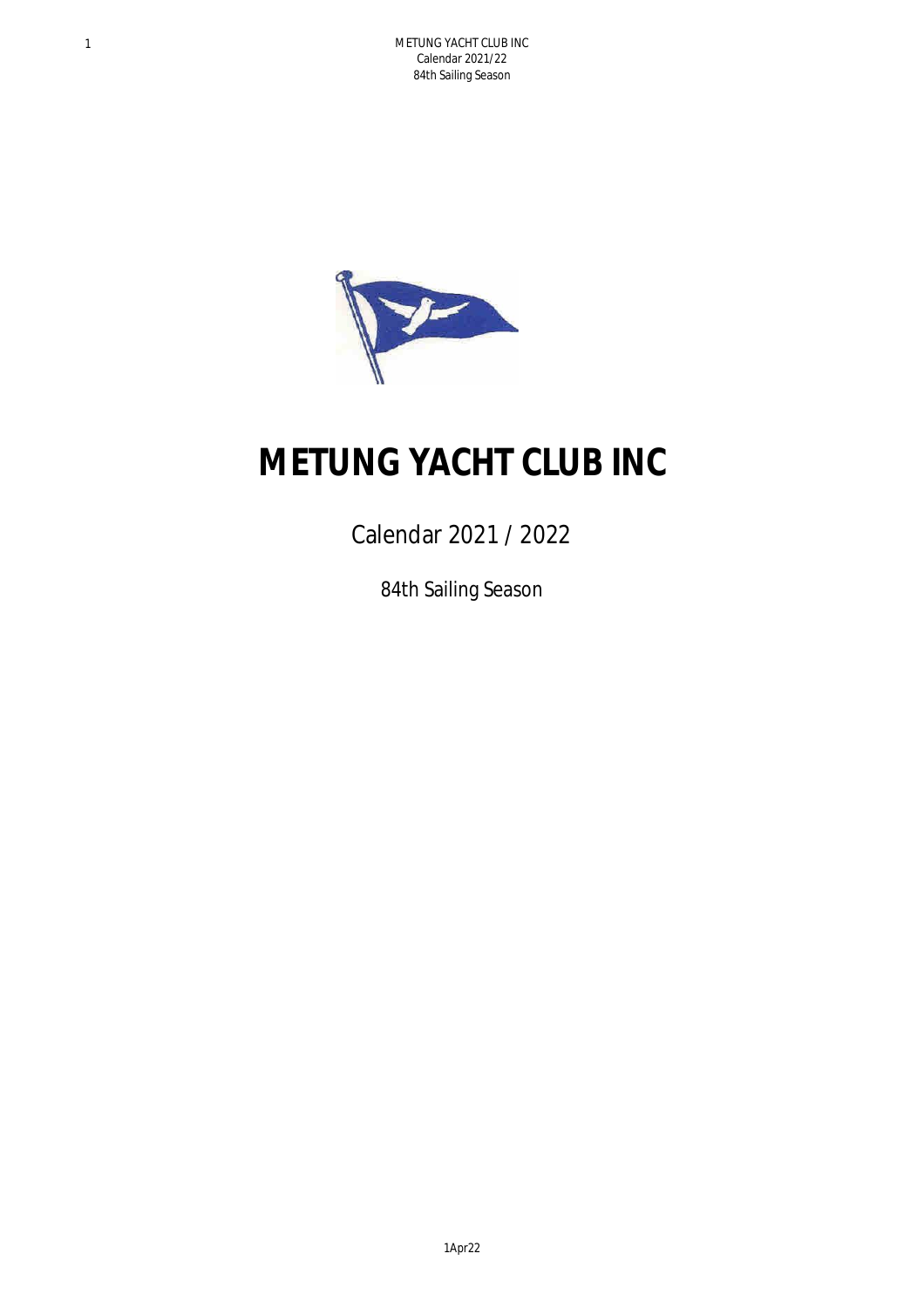## 2 METUNG YACHT CLUB INC Calendar 2021/22 84th Sailing Season

|                 |             |                                                           | <b>Start</b>  |              |       |                |                 |                |                                       |
|-----------------|-------------|-----------------------------------------------------------|---------------|--------------|-------|----------------|-----------------|----------------|---------------------------------------|
|                 |             |                                                           | <b>Time</b>   | <b>Start</b> |       |                |                 |                |                                       |
|                 |             |                                                           | <b>Junior</b> | Time         | Start |                |                 |                |                                       |
|                 |             |                                                           | and           | Div, 2,3     | Time  |                |                 | <b>CWB</b>     |                                       |
| Month           | Date        | Event                                                     | <b>OTB</b>    | & 4          | Div 1 |                | <b>CCH MYRC</b> | <b>SC</b>      | <b>Notes</b>                          |
| <b>October</b>  | Sat 23rd    | Club Race                                                 |               | 1400         | 1415  |                |                 |                | Club Start                            |
|                 | Sun 24th    | Juniors & OTB                                             | 0930          |              |       |                |                 |                |                                       |
|                 | Wed 27th    | Twilights                                                 |               | 1715         |       |                |                 |                | Stern Chaser - Club Start             |
|                 | Sat 30th    | Bowmen of Metung                                          |               | 1400         | 1415  |                |                 |                | Club Start                            |
| <b>November</b> | Tues 2nd    | MYC Social Event in - Conjunction with Melbourne Cup      |               |              |       |                |                 |                | Melbourne Cup                         |
|                 | Wed 3rd     | <b>Twilights</b>                                          |               | 1715         |       |                |                 |                | Stern Chaser Club Start               |
|                 | Sat 6th     | Sou Wester Ht 1                                           |               | 1400         | 1415  |                |                 |                | Club Start                            |
|                 | Sun 7th     | Juniors & OTB                                             | 0930          |              |       |                |                 |                |                                       |
|                 | Wed 10th    | <b>Twilights</b>                                          |               | 1715         |       |                |                 |                | Stern Chaser - Club Start             |
|                 | Fri 12th    | <b>Member's Night</b>                                     |               | 1700         |       |                |                 |                |                                       |
|                 | Sat 13th    | Commodore's Cup - Social BBQ at Johnsonville              |               | 1030         |       |                |                 |                | Club Start                            |
|                 | Sun 14th    | <b>CWB/ScHt1 Calypso</b>                                  |               | 1400         |       |                |                 | $\mathbf{1}$   | Stern Chaser - Club Start             |
|                 | Sun 14th    | Juniors & OTB - Race 1 Sou Wester Trophy                  | 0930          |              |       |                |                 |                |                                       |
|                 | Wed 17th    | <b>Twilights</b>                                          |               | 1715         |       |                |                 |                | Stern Chaser - Club Start             |
|                 | Sat 20th    | Sou Wester Ht 2                                           |               | 1400         | 1415  | $\mathbf{1}$   |                 |                | Club Start                            |
|                 | Sun 21st    | Juniors & OTB                                             | 0930          |              |       |                |                 |                | Club Start                            |
|                 |             |                                                           |               | 1715         |       |                |                 |                |                                       |
|                 | Wed 24th    | Twilights                                                 |               |              |       |                |                 |                | Stern Chaser - Club Start             |
|                 | Thurs 25th  | <b>Social Event TBA</b>                                   |               |              |       |                |                 |                |                                       |
|                 | Sat 27th    | Sou Wester Ht 3                                           |               | 1400         | 1415  | $\overline{2}$ |                 |                | Club Start                            |
|                 | Sun 28th    | Juniors & OTB - Sail to the Barrier                       | 0930          |              |       |                |                 |                |                                       |
| <b>December</b> | Wed 1st     | <b>Twilights</b>                                          |               | 1715         |       |                |                 |                | Stern Chaser - Club Start             |
|                 | Sat 4th     | Ray Dunn Memorial                                         |               | 1400         | 1410  |                |                 |                | <b>Boat Start</b>                     |
|                 | Sun 5th     | Juniors & OTB - Kingston Sprints                          | 0930          |              |       |                |                 |                |                                       |
|                 | Wed 8th     | Twilights                                                 |               | 1715         |       |                |                 |                | Stern Chaser - Club Start             |
|                 | Fri 10th    | Past Commodore's Lunch                                    |               | 1200         |       |                |                 |                |                                       |
|                 | Fri 10th    | <b>Commodores Drinks in the Evening</b>                   |               | 1800         |       |                |                 |                |                                       |
|                 | Sat 11th    | Norm Strange Cup, MYC Trophy Ht 1                         |               | 1400         | 1415  | 3              | $\mathbf{1}$    |                | Club Start                            |
|                 | Sun 12th    | CWB / Sc Ht 2 - Chance                                    |               | 1400         |       |                |                 | $\overline{2}$ | Stern Chaser - Club Start             |
|                 | Sun 12th    | Juniors & OTB Race 2 Passage Race                         | 0930          |              |       |                |                 |                |                                       |
|                 | Wed 15th    | <b>Twilights</b>                                          |               | 1715         |       |                |                 |                | Stern Chaser - Club Start             |
|                 |             | School Hols - Sat 18th to Sun 30th Jan                    |               |              |       |                |                 |                |                                       |
|                 | Sat 18th    | Windward / Leeward Sprint Series x Multiple Races or Club |               | 1400         | 1410  |                |                 |                | <b>Boat Start</b>                     |
|                 | Sun 19th    | <b>CWB/Sc Ht 3 - Andy Henderson</b>                       |               | 1400         |       |                |                 | 3              | Stern Chaser - Club Start             |
|                 | Wed 22nd    | Twilights                                                 |               | 1615         |       |                |                 |                | Stern Chaser - Club Start             |
|                 | Sat 25th    | Xmas Day                                                  |               |              |       |                |                 |                |                                       |
|                 | Sun 26th    | <b>Sydney to Hobart Start Clubhouse</b>                   |               | 1130         |       |                |                 |                | Sydney / Hobart Viewing in Club House |
|                 |             |                                                           |               |              |       |                |                 |                |                                       |
|                 | Wed 29th    | <b>Twilights</b>                                          |               | 1615         |       |                |                 |                | Stern Chaser - Club Start             |
|                 | 28th Dec >  |                                                           |               |              |       |                |                 |                |                                       |
|                 | 3rd Jan     | International Cadets - Australian Championships           | 0930          |              |       |                |                 |                |                                       |
| $Jan-22$        | Sat 1st     | Sail Past - New Years Day - BBQ at the club               |               | 1200         | 1200  |                |                 |                | Meet at Shaving Point                 |
|                 |             | David Bothwick/Legacy Race (Raymond Island). MYC          |               |              |       |                |                 |                |                                       |
|                 | Sun 2nd     | Trophy Ht 2                                               |               | 1030         | 1100  |                | $\overline{2}$  |                | Club Start                            |
|                 | Tues 4th    | Club Race                                                 |               | 1400         | 1415  |                |                 |                | Boat start                            |
|                 | Thurs. 6th  | <b>Twilights</b>                                          |               | 1615         |       |                |                 |                | Stern Chaser - Club Start             |
|                 | Sat 8th     | <b>GLYC visit to MYC for lunch and meeting of members</b> |               | 11:30        |       |                |                 |                | BBQ and drinks at MYC                 |
|                 | Sat 8th     | Graves Lethlean MYC Trophy Ht 3                           |               | 1400         | 1415  | $\overline{4}$ | 3               |                | Club Start                            |
|                 | Sun 9th     | Crews, Skippers followed by Lady Skippers Race            |               | 1100         | 1100  |                |                 |                | Club Start                            |
|                 | Sun 9th     | Juniors & OTB coaching clinic                             | 0930          |              |       |                |                 |                |                                       |
|                 | Tues 11th   | Club Race                                                 |               | 1400         | 1415  |                |                 |                | Boat start                            |
|                 | Thurs. 13th | <b>Twilights</b>                                          |               | 1615         |       |                |                 |                | Stern Chaser - Club Start             |
|                 | Fri 14th    | <b>Member's Night</b>                                     |               | 1700         |       |                |                 |                |                                       |
|                 | Sat 15th    | Windward / Leeward Sprint Series x Multiple Races or Club |               | 1400         | 1410  |                |                 |                | <b>Boat Start</b>                     |
|                 | Sun 16th    | <b>Island BBQ / Spit Roast at Kanat Family House</b>      |               | 11:30        |       |                |                 |                |                                       |
|                 | Sun 16th    | Junior and OTB - Race 3 Crew / Race 4 BBQ at PK           | 0930          |              |       |                |                 |                |                                       |
|                 | Wed 19th    | <b>Twilights</b>                                          |               | 1615         |       |                |                 |                | Stern Chaser - Club Start             |
|                 | Fri 21st    | One Design Regatta - Registration only                    |               |              |       |                |                 |                |                                       |
|                 | Sat 22nd    | One Design Regatta - Registration and racing              |               |              |       |                |                 |                |                                       |
|                 | Sun 23rd    | One Design Regatta - Racing                               |               |              |       |                |                 |                |                                       |
|                 | Sun 23rd    | Junior & OTB Race 5 - Sprint Series (3 short races)       | 0930          |              |       |                |                 |                |                                       |
|                 |             |                                                           |               |              |       |                |                 |                |                                       |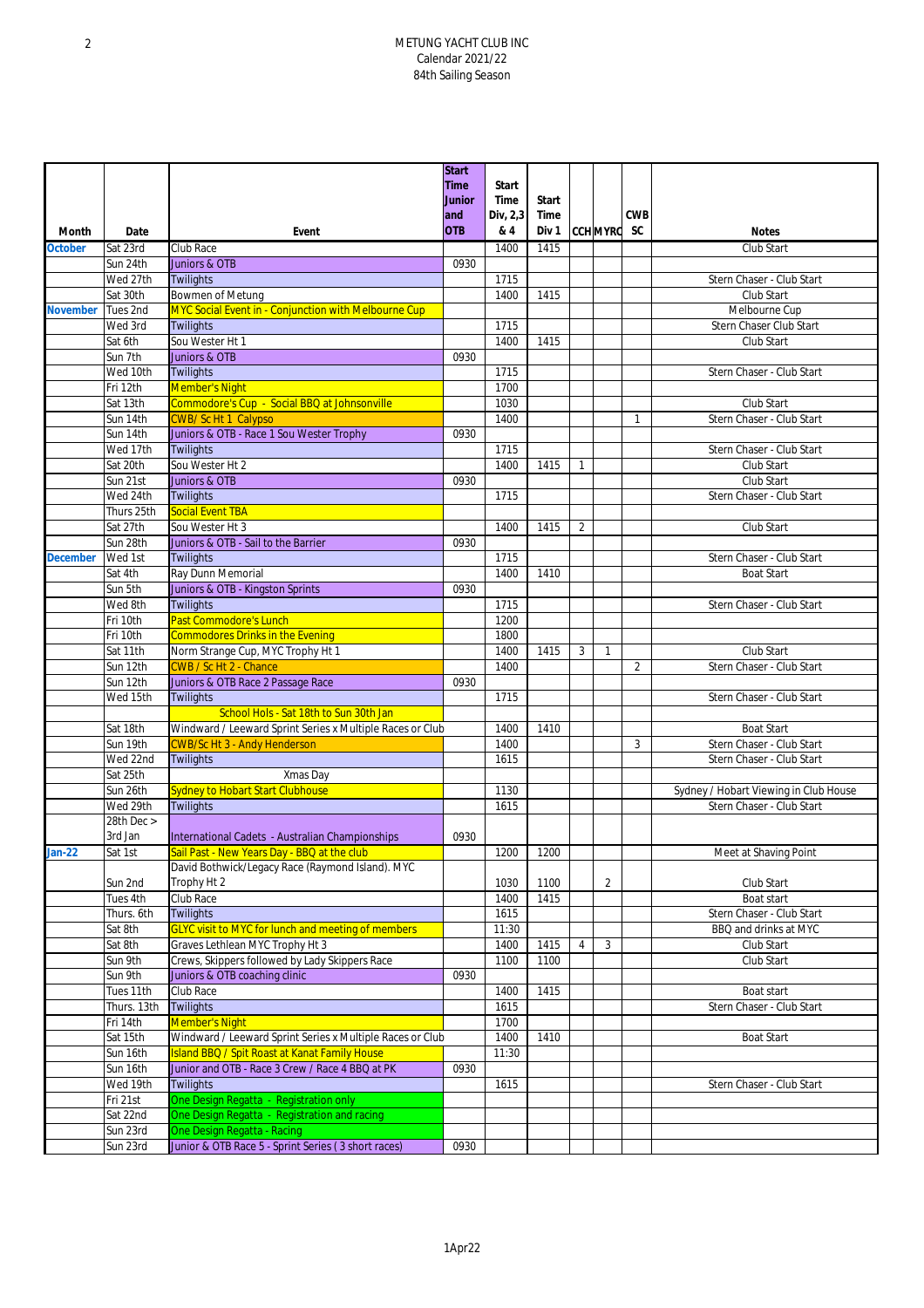## 3 METUNG YACHT CLUB INC Calendar 2021/22 84th Sailing Season

|              | Mon 24th       | One Design Regatta - Racing                                          |      |      |      |                |                |                |                           |
|--------------|----------------|----------------------------------------------------------------------|------|------|------|----------------|----------------|----------------|---------------------------|
|              | Wed 26th       | <b>Twilights</b>                                                     |      | 1615 |      |                |                |                | Stern Chaser - Club Start |
|              | Sat 29th       | AB Perkins Memorial. MYC Trophy Ht5                                  |      | 1400 | 1415 | 5              | $\overline{4}$ |                | Club Start                |
|              | Sun 30th       | <b>CWB / Sc Ht 4 - Sorrento</b>                                      |      | 1400 |      |                |                | 4              | Stern Chaser - Club Start |
|              | Sun 30th       | Juniors & OTB - Coaching clinic                                      | 0930 |      |      |                |                |                |                           |
| February     | Wed 2nd        | <b>Twilights</b>                                                     |      | 1615 |      |                |                |                | Stern Chaser - Club Start |
|              | Sat 5th        | Wattle Point - Milsonia Cup                                          |      | 0900 | 0930 |                |                |                | Club Start                |
|              | Sun 6th        | <b>CWB Metung Hotel Trophy</b>                                       |      | 1400 |      |                |                |                | Stern Chaser - Club Start |
|              |                |                                                                      | 0930 |      |      |                |                |                |                           |
|              |                | Juniors & OTB - Coaching clinic                                      |      |      |      |                |                |                | Stern Chaser - Club Start |
|              | Wed 9th        | <b>Twilights</b>                                                     |      | 1615 |      |                |                |                |                           |
|              | Fri 11th       | <b>Member's Night</b>                                                |      | 1700 |      |                |                |                |                           |
|              | Sat 12th       | David & James Byrne Memorial. MYC Trophy Ht 4                        |      | 1400 | 1415 | 6              | 5              |                | Club Start                |
|              | Sun 13th       | Juniors & OTB - Coaching clinic                                      | 0930 |      |      |                |                |                |                           |
|              | Sat 12th       | <b>Metung Melbourne Dinner - RBYC</b>                                |      | 1800 |      |                |                |                |                           |
|              | 12&13th        | J.J Savage - International Dragon State Championships<br><b>RBYC</b> |      |      |      |                |                |                |                           |
|              | Sun 13th       | Juniors & OTB Race 6 Sprint Series (2 races)                         | 0930 |      |      |                |                |                |                           |
|              | Wed 16th       | <b>Twilights</b>                                                     |      | 1615 |      |                |                |                | Stern Chaser - Club Start |
|              | Sat 19th       | P.B Lawrence Ht 1                                                    |      | 1400 | 1415 | $\overline{7}$ |                |                | Club Start                |
|              | Sun 20th       | CWB / Sc Ht 5 - Meg Trophy                                           |      | 1400 |      |                |                | 5              |                           |
|              | Sun 20th       | Juniors & OTB - Coaching clinic                                      | 0930 |      |      |                |                |                |                           |
|              | Wed 23rd       | <b>Twilights</b>                                                     |      | 1615 | 1615 |                |                |                | Stern Chaser - Club Start |
|              | Thurs 24th     | Social Event TBA                                                     |      |      |      |                |                |                |                           |
|              | 26-27th        | Sail Sandy Regatta                                                   |      |      |      |                |                |                | <b>SYC Melb</b>           |
|              |                | Bill Hope Memorial - Race to GLYC - Stop for Lunch - Race            |      |      |      |                |                |                |                           |
|              | Sat 26th       | back to MYC (around Raymond Island)                                  |      | 1000 | 1030 |                |                |                | Club Start                |
|              | Sun 27th       | <b>Rotamah Island Cruise</b>                                         |      |      |      |                |                |                |                           |
|              | Sun 27th       | Juniors & OTB Race 7 Sprint Series (2 races)                         | 0930 |      |      |                |                |                |                           |
| <b>March</b> | Wed 2nd        | <b>Twilights</b>                                                     |      | 1615 | 1615 |                |                |                | Stern Chaser - Club Start |
|              | Wed 2nd        | <b>Australian Etchells Nationsl Championships</b>                    |      |      |      |                |                |                |                           |
|              | Thurs 3rd      | <b>Australian Etchells Nationsl Championships</b>                    |      |      |      |                |                |                |                           |
|              | Fri 4th        | <b>Australian Etchells Nationsl Championships</b>                    |      |      |      |                |                |                |                           |
|              | Sat 5th        | <b>Australian Etchells Nationsl Championships</b>                    |      |      |      |                |                |                |                           |
|              | Sun 6th        | <b>Australian Etchells Nationsl Championships</b>                    |      |      |      |                |                |                |                           |
|              | Wed 9th        | <b>Twilights</b>                                                     |      | 1615 | 1615 |                |                |                | Stern Chaser - Club Start |
|              | Fri 11th       | <b>Member's Night</b>                                                |      | 1700 |      |                |                |                |                           |
|              |                | Sat 12 to 14th Marley Point over night race - Weekend                |      |      |      |                |                |                |                           |
|              | Sun 13th       | Juniors & OTB Race 8 Race to Nungurner BBQ                           | 0930 |      |      |                |                |                |                           |
|              | Sat 12th to    |                                                                      |      |      |      |                |                |                |                           |
|              | 14th           | Victorian Etchells Championships - Geelong RGYC                      |      |      |      |                |                |                |                           |
|              | Sat 12th       | One Design Regatta - Charles Stephenson Trophy                       |      |      |      |                |                |                |                           |
|              | Sun 13th       | One Design Regatta - Charles Stephenson Trophy                       |      |      |      |                |                |                |                           |
|              | Mon 14th       | One Design Regatta - John Cuneo Cup                                  |      |      |      |                |                |                |                           |
|              | Wed 16th       | Twilight                                                             |      | 1615 | 1615 |                |                |                | Stern Chaser - Club Start |
|              | Sat 19th       | PB Lawrence Ht 2                                                     |      | 1400 | 1415 | 8              |                |                | Club Start                |
|              | Sat 19th &     |                                                                      |      |      |      |                |                |                |                           |
|              | Sun 20th       | Juniors & OTB Sail Camp                                              | 0930 |      |      |                |                |                |                           |
|              | Sun 20th       | <b>CWB Ht 6 - Pearl</b>                                              |      | 1400 |      |                |                | 6              | Stern Chaser - Club Start |
|              | Wed 23rd       | Twilights                                                            |      | 1615 | 1615 |                |                |                | Stern Chaser - Club Start |
|              | Fri 25th       | <b>Social Event TBA</b>                                              |      |      |      |                |                |                |                           |
|              | Sat 26th       | PB Lawrence Ht 3                                                     |      | 1400 | 1415 |                |                |                | Club Start                |
|              | Sun 27th       | Juniors & OTB Metung 2 - Cruise to Sperm Whale Head                  | 0930 |      |      |                |                |                |                           |
|              | Wed 30th       | <b>Twilights</b>                                                     |      | 1615 | 1615 |                |                |                | Stern Chaser - Club Start |
| <b>April</b> | Sat 2nd        | Charles Mylius.                                                      |      | 1400 | 1415 | 9              |                |                | Club Start                |
|              | Sun 3rd        | Juniors & OTB club race                                              | 0930 |      |      |                |                |                |                           |
|              | Wed 6th        | <b>Twilights</b>                                                     |      | 1615 | 1615 |                |                |                | Stern Chaser - Club Start |
|              | Fri 8th        | <b>Member's Night</b>                                                |      | 1700 |      |                |                |                |                           |
|              | Sat 9th        | J.C Bull Ht 1                                                        |      | 1400 | 1415 |                |                |                | Club Start                |
|              | Sun 10th       | <b>CWB HT 7- Endeavour</b>                                           |      | 1400 |      |                |                | $\overline{7}$ | Stern Chaser - Club Start |
|              |                | Juniors & OTB Race 9 Sprint Series 2 races                           | 0930 |      |      |                |                |                |                           |
|              | Wed 13th       | Twilight                                                             |      | 1615 | 1615 |                |                |                | Stern Chaser - Club Start |
|              | Frid 15th-18tl | SYC Easter Visit and Annual Regatta                                  | 0930 |      |      |                |                |                |                           |
|              | Sun 17th       | <b>CWB Ht 3 - Andy Henderson - Rescheduled</b>                       |      | 1400 |      |                |                | 3              | Stern Chaser - Club Start |
|              | Fri 22nd       | Social Event TBA                                                     |      |      |      |                |                |                |                           |
|              |                |                                                                      |      |      |      |                |                |                |                           |